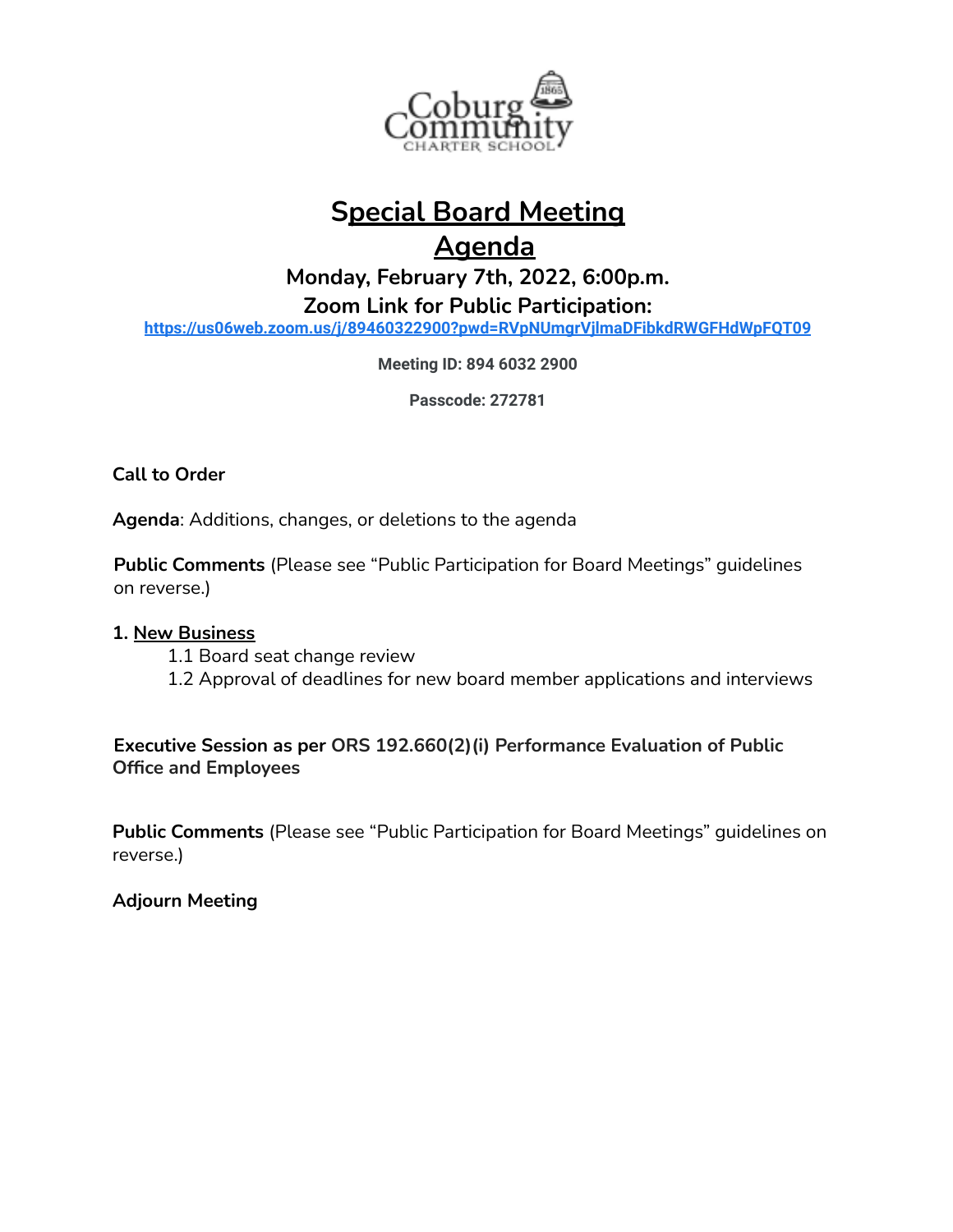## **Coburg Community Charter School** *Public Participation in Board Meetings*

- 1. A visitor may be recognized by the chair by rising, identifying herself/himself with her/his full name and address and stating her/his purpose for appearing.
- 2. A group of visitors with a common purpose should designate a single spokesperson for the group.
- 3. Speakers should limit their comments to 2 minutes.
	- 4. Discussion or presentation concerning a published agenda item is limited to its designated place on the agenda, unless otherwise authorized by the chair.
- 5. At the discretion of the Board chair, anyone wishing to speak before the Board either as an individual or as a member of a group, on any agenda item or other topic, may do so by providing information to the Board Secretary on a sign-in sheet prior to the meeting. This will help the chair provide adequate time for each agenda item.
- 6. The Board, at its discretion may require that a proposal, inquiry, or request be submitted in writing and reserves the right to refer the matter to the administration for action or for study and to report at a subsequent meeting. The Board shall make a decision at the meeting where information is presented only if the issue is considered an emergency by the Board.
- 7. Statements by members of the public should be brief and concise. The chair may, at his/her discretion, establish a time limit on discussion or oral presentation by a